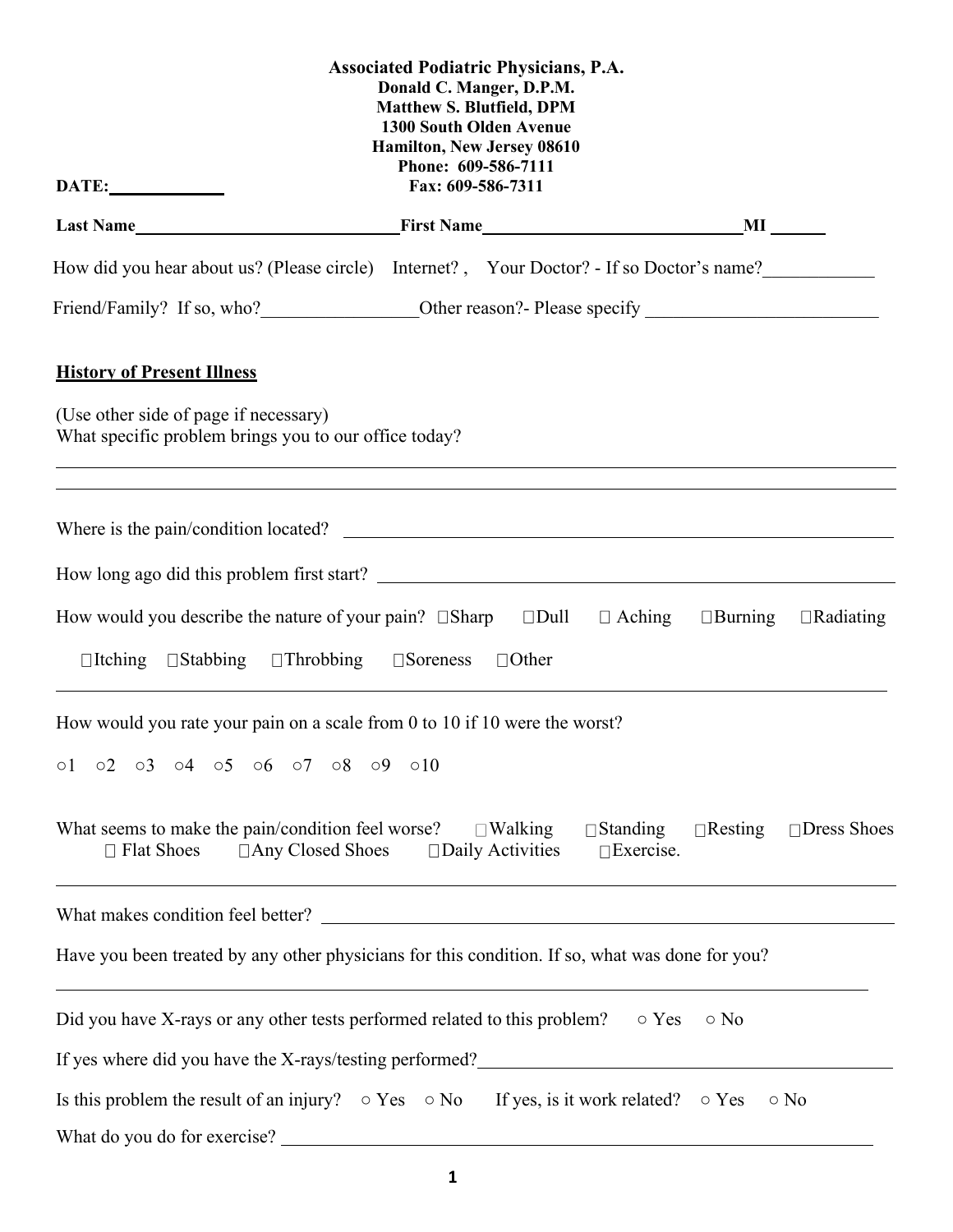### **REVIEW OF SYSTEMS:** Are you **NOW** experiencing any of the following?

| Constitutional |
|----------------|
|----------------|

| <b>Appetite Loss</b> | □ Yes |
|----------------------|-------|
| Weight Loss/Gain     | □ Yes |
| Fever/Chills         | □ Yes |
| Nausea/Vomiting      | □ Yes |

| Chest Pain                                 | $\Box$ Yes $\Box$ No | Gastrointestinal                           |                      | Arthritis           |
|--------------------------------------------|----------------------|--------------------------------------------|----------------------|---------------------|
| <b>Heart Disease</b>                       | $\Box$ Yes $\Box$ No | Abdominal Pain                             | $\Box$ Yes $\Box$ No | Gout                |
| Varicose Veins                             | $\Box$ Yes $\Box$ No | <b>Hepatitis</b>                           | $\Box$ Yes $\Box$ No | <b>Back Pain</b>    |
| <b>Cool Extremities</b>                    | $\Box$ Yes $\Box$ No | GERD/Heartburn                             | $\Box$ Yes $\Box$ No | Joint Pain          |
| Hypertension                               | $\Box$ Yes $\Box$ No | <b>Ulcer of GI Track</b>                   | $\Box$ Yes $\Box$ No | Cramps Leg/F        |
| Hair Loss Legs                             | $\Box$ Yes $\Box$ No | GI or Rectal Bleeding $\Box$ Yes $\Box$ No |                      |                     |
| Leg pain when walking $\Box$ Yes $\Box$ No |                      |                                            |                      | <b>Neurological</b> |

Heat/Cold Intolerant  $□$  Yes  $□$  No

**Burning or Painful** 

### **Constitutional Ear/Nose/Mouth/Throat Respiratory**

| Cardiovascular   |                      |                                            |                      | Musculoskeletal             |                            |
|------------------|----------------------|--------------------------------------------|----------------------|-----------------------------|----------------------------|
|                  |                      | Sore Throat                                | $\Box$ Yes $\Box$ No |                             |                            |
| Nausea/Vomiting  | $\Box$ Yes $\Box$ No | Difficulty Swallowing $\Box$ Yes $\Box$ No |                      | Shortness of Breath         | $\Box$ Yes $\Box$ No       |
| Fever/Chills     | $\Box$ Yes $\Box$ No | <b>Hearing Loss</b>                        | $\Box$ Yes $\Box$ No | Lung Disease                | $\Box$ Yes $\Box$ No       |
| Weight Loss/Gain | $\Box$ Yes $\Box$ No | Sinus Problems                             | $\Box$ Yes $\Box$ No | ТB                          | $\Box$ Yes $\Box$ No       |
| Appetite Loss    | $\Box$ Yes $\Box$ No | Nose Bleeds                                | $\Box$ Yes $\Box$ No | <b>Difficulty Breathing</b> | $\square$ Yes $\square$ No |

| <b>Abdominal Pain</b>                      | $\Box$ Yes $\Box$ No |
|--------------------------------------------|----------------------|
| <b>Hepatitis</b>                           | $\Box$ Yes $\Box$ No |
| GERD/Heartburn                             | $\Box$ Yes $\Box$ No |
| <b>Ulcer of GI Track</b>                   | $\Box$ Yes $\Box$ No |
| GI or Rectal Bleeding $\Box$ Yes $\Box$ No |                      |

**Psychiatric Definition Athletes Foot** □ Yes □ No Anxiety □ Yes □ No Ingrown Nails □ Yes □ No Memory Loss □ Yes □ No Corns/Callus □ Yes □ No Lumps □ Yes □ No **Endocrine** Ulcers/Wounds □ Yes □ No **Allergic/Immunologic** Diabetes □ Yes □ No Fungal Nails □ Yes □ No Fatigue □ Yes □ No Mole Changes □ Yes □ No **Genitourinary Phlebitis** DYes □ No

## Urination □ Yes □ No **Eyes** Kidney Stones □ Yes □ No Blurred/Double Vision□ Yes □ No Dialysis □ Dialysis □ Yes □ No Eye Disease or Injury □ Yes □ No Kidney Disease □ Yes □ No Wear Glasses/Contacts □ Yes □ No

| <b>Difficulty Breathing</b> | $\square$ Yes $\square$ No |
|-----------------------------|----------------------------|
| TR.                         | $\Box$ Yes $\Box$ No       |
| Lung Disease                | $\sqcap$ Yes $\sqcap$ No   |
| <b>Shortness of Breath</b>  | $\sqcap$ Yes $\sqcap$ No   |

| Chest Pain       | $\Box$ Yes $\Box$ No | Gastrointestinal      |                      | Arthritis       | $\Box$ Yes $\Box$ No |
|------------------|----------------------|-----------------------|----------------------|-----------------|----------------------|
| Heart Disease    | $\Box$ Yes $\Box$ No | <b>Abdominal Pain</b> | $\Box$ Yes $\Box$ No | Gout            | $\Box$ Yes $\Box$ No |
| Varicose Veins   | $\Box$ Yes $\Box$ No | <b>Hepatitis</b>      | $\Box$ Yes $\Box$ No | Back Pain       | $\Box$ Yes $\Box$ No |
| Cool Extremities | $\Box$ Yes $\Box$ No | GERD/Heartburn        | $\Box$ Yes $\Box$ No | Joint Pain      | $\Box$ Yes $\Box$ No |
| Hypertension     | $\Box$ Yes $\Box$ No | Ulcer of GI Track     | $\Box$ Yes $\Box$ No | Cramps Leg/Feet | $\Box$ Yes $\Box$ No |

|                      | <b>Skin</b>   |                      | Burning/Tingling/ |                      |
|----------------------|---------------|----------------------|-------------------|----------------------|
|                      | Athletes Foot | $\Box$ Yes $\Box$ No | <b>Numbness</b>   | $\Box$ Yes $\Box$ No |
| $\Box$ Yes $\Box$ No | Ingrown Nails | $\Box$ Yes $\Box$ No | Stroke/TIA        | $\Box$ Yes $\Box$ No |
| $\Box$ Yes $\Box$ No | Rash          | $\Box$ Yes $\Box$ No | Chemotherapy      | $\Box$ Yes $\Box$ No |
| $\Box$ Yes $\Box$ No | Corns/Callus  | $\Box$ Yes $\Box$ No | Speech Disorder   | $\Box$ Yes $\Box$ No |
|                      |               |                      |                   |                      |

| <b>Diabetes</b> | $\Box$ Yes $\Box$ No | <b>Fungal Nails</b> | $\Box$ Yes $\Box$ No | <b>Hives</b>                   | $\Box$ Yes $\Box$ No |
|-----------------|----------------------|---------------------|----------------------|--------------------------------|----------------------|
| Fatigue         | $\Box$ Yes $\Box$ No | Mole Changes        | $\Box$ Yes $\Box$ No | Itchy/Watery Eyes □ Yes □ No   |                      |
| Excess Thirst   | $\Box$ Yes $\Box$ No | Warts               | $\Box$ Yes $\Box$ No | Sneezing/Runny Nose □ Yes □ No |                      |

Excess Urination □ Yes □ No **Hematological** Please list any conditions that you Blood Clots  $\Box$  Yes  $\Box$  No have been diagnosed with:

**Allergies:** □ None Known □Adhesive Tape □Aspirin □Cephalosporins □Codeine □ Erythromycin □Flu Shot □Iodine □Latex □Lidocaine □NSAIDS □Penicillin □Quinolones □Sulfa Drugs □Tetracycline □Other medications (Please list)

**Medications** you are currently taking (Including prescriptions, over-the-counter meds and herbal supplements): **(If you have a printed list, we can photocopy it for you)** NAME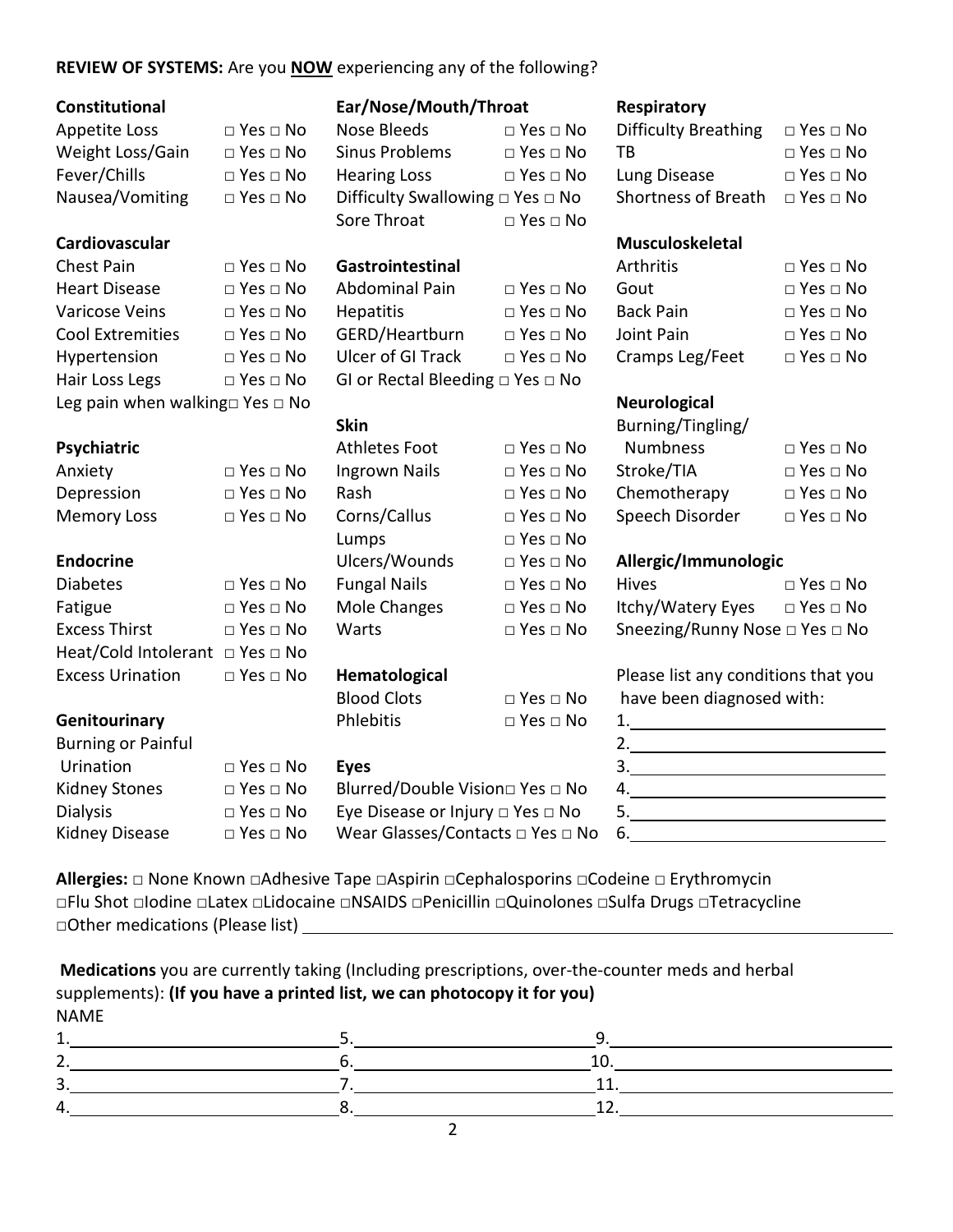# **FAMILY HISTORY: Do you have a FAMILY history of any of the following?**

| Psoriasis Y N? If yes who in your family?                                        |
|----------------------------------------------------------------------------------|
| Rheumatoid Arthritis Y N ? If yes, who in your family?                           |
| Cancer Y N ? If yes, who in your family?                                         |
| Diabetes Y N ? If yes, who in your family?                                       |
| Gout Y N ? If yes, who in your family?                                           |
| Heart Disease Y N ? If yes, who in your family?                                  |
| High blood pressure Y N ? If yes, who in your family? __________________________ |
| Multiple Sclerosis (MS) Y N ? If yes, who in your family?                        |
| Peripheral Neuropathy Y N ? If yes, who in your family?                          |
| Poor Circulation Y N ? If yes, who in your family?                               |
|                                                                                  |

# PAST MEDICAL HISTORY: Have **YOU** ever had any of the following IN THE PAST?

| Peripheral Neuropathy                                                           |  | Y N | <b>HIV</b>          | Y N | <b>Blood Clot</b>      | Y N |     |
|---------------------------------------------------------------------------------|--|-----|---------------------|-----|------------------------|-----|-----|
| Arthritis                                                                       |  | Y N | Kidney Disease      | Y N | Cancer                 | Y N |     |
| <b>Heart Disease</b>                                                            |  | Y N | <b>Dialysis</b>     | Y N | Fibromyalgia           | Y N |     |
| Dementia                                                                        |  | Y N | Ulcer Foot          | Y N | <b>Hepatitis</b>       | Y N |     |
| Gout                                                                            |  | Y N | Acid Reflux (GERD)  | Y N | Pneumonia              | Y N |     |
| High Blood Pressure                                                             |  | Y N | <b>Back Problem</b> | Y N | <b>Thyroid Disease</b> | Y   | - N |
| Polio                                                                           |  | Y N | <b>COPD</b>         | Y N |                        |     |     |
| Ulcer (GI)                                                                      |  | Y N | <b>Diabetes</b>     | Y N |                        |     |     |
| Sickle Cell                                                                     |  | ΥN  | Migraine            | Y N |                        |     |     |
| Asthma                                                                          |  | Y N | <b>Heart Attack</b> | Y N |                        |     |     |
| Congestive Heart Failure Y N                                                    |  |     | ТB                  | Y N |                        |     |     |
| Dermatitis                                                                      |  | ΥN  | Anemia              | Y N |                        |     |     |
| <b>Women Only:</b><br>N<br>Are you nursing?<br>γ<br>N<br>Are you pregnant?<br>Y |  |     |                     |     |                        |     |     |

### **Social History:**

| Do you smoke? $\Box$ Yes $\Box$ No If yes, what type/frequency?                               |  |
|-----------------------------------------------------------------------------------------------|--|
| If you don't smoke now, did you ever smoke? $\Box$ Yes $\Box$ No. If yes, when did you quit?  |  |
| Do you drink alcohol? $\Box$ Yes $\Box$ No If yes, how much?                                  |  |
| Do you use or have used recreational drugs? $\Box$ Yes $\Box$ No If yes, what type/frequency? |  |

### **Please List All Prior Surgeries/Hospitalizations:**

| Why?           | Date | Why? | Date |
|----------------|------|------|------|
| 1              |      | 4    |      |
| $\overline{2}$ |      |      |      |
| 3              |      | n    |      |
|                |      |      |      |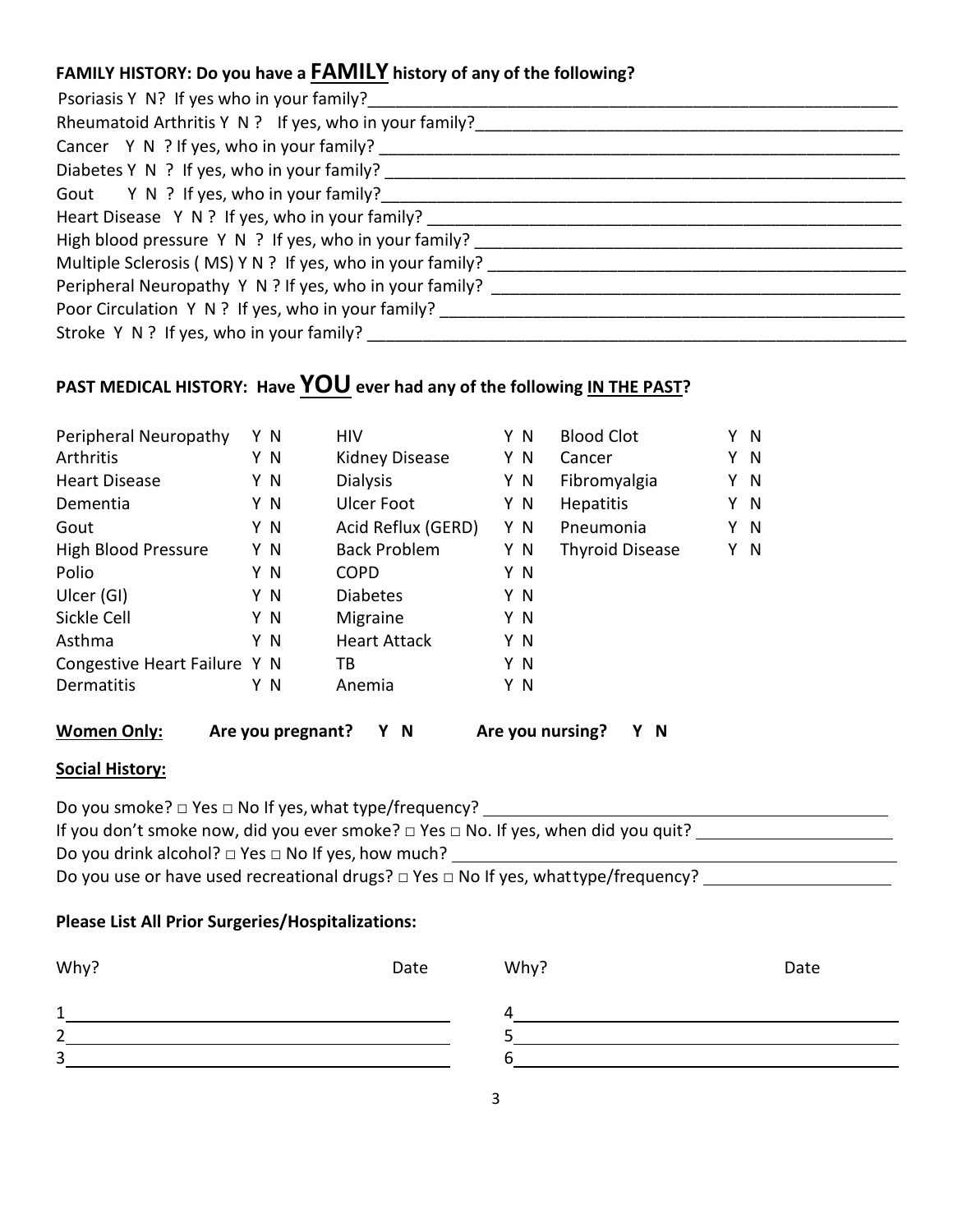### **Patient Information:**

|                                                                                       | Race: □ Amer Indian □ Asian □ Black/African American □ Hisp/Latino □ Hawaiian/Pacific □ White                                                |
|---------------------------------------------------------------------------------------|----------------------------------------------------------------------------------------------------------------------------------------------|
| Ethnic group: □ Hispanic/Latino □ Not Hispanic/Latino                                 |                                                                                                                                              |
|                                                                                       |                                                                                                                                              |
| Social Security #: 1997                                                               |                                                                                                                                              |
|                                                                                       |                                                                                                                                              |
|                                                                                       |                                                                                                                                              |
|                                                                                       |                                                                                                                                              |
| What phone number do you prefer we use?: $\square$ Home $\square$ Work $\square$ Cell |                                                                                                                                              |
|                                                                                       |                                                                                                                                              |
|                                                                                       |                                                                                                                                              |
|                                                                                       |                                                                                                                                              |
|                                                                                       |                                                                                                                                              |
|                                                                                       | Marital Status $\square$ Single/never married $\square$ Married $\square$ Partnered $\square$ Widowed $\square$ Separated $\square$ Divorced |
| Are you employed?: □Yes □No □Student □Retired □Child □Other                           |                                                                                                                                              |
|                                                                                       |                                                                                                                                              |
|                                                                                       |                                                                                                                                              |
| Are you a Diabetic?: □Yes □No                                                         |                                                                                                                                              |
|                                                                                       | Doctor who manages your diabetes: Doctor who manages your diabetes: Date last seen:                                                          |
|                                                                                       | Primary Physician Name: Date last seen: Date last seen:                                                                                      |
|                                                                                       |                                                                                                                                              |
|                                                                                       |                                                                                                                                              |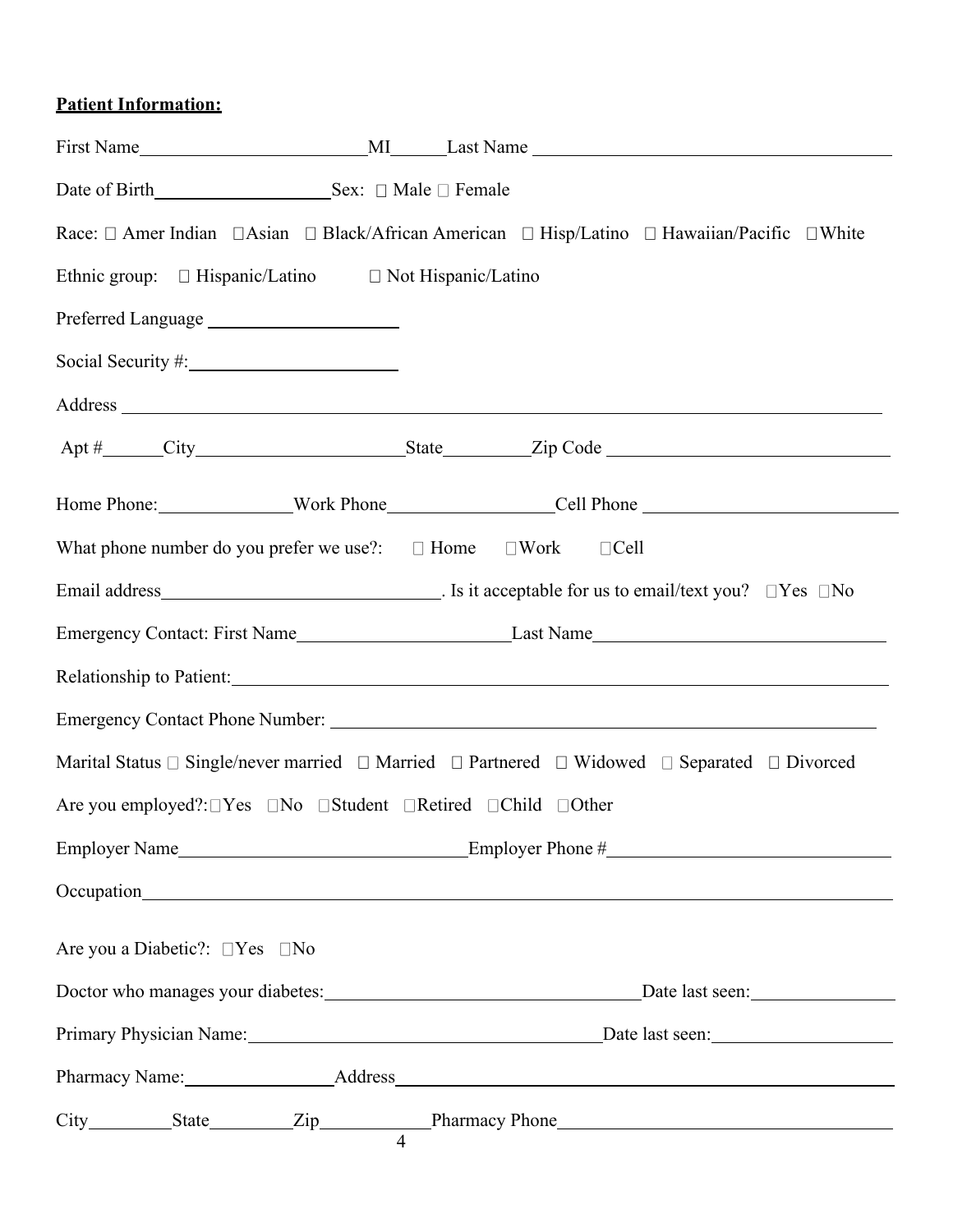**Associated Podiatric Physicians, P.A. Donald C. Manger, D.P.M. Matthew S. Blutfield, DPM 1300 South Olden Avenue Hamilton, New Jersey 08610 Phone: 609-586-7111 Fax: 609-586-7311**

#### **Insurance information:**

### **Please provide us with a copy of your insurance cards and photo identification.**

| Does your insurance policy require a referral? $\Box$ Yes $\Box$ No    |
|------------------------------------------------------------------------|
| Who is responsible for this account?                                   |
|                                                                        |
| Insurance Co.                                                          |
|                                                                        |
| Subscriber's Name                                                      |
| Birthdate SS#                                                          |
| Is patient covered by additional insurance? $\square$ Yes $\square$ No |
| Insurance Co.                                                          |
| $Group#_$                                                              |
| Subscriber's Name                                                      |
| Birthdate SS#                                                          |

#### **INSURANCE ASSIGNEMENT AND RELEASE**

1) By signing below, I certify that I have insurance coverage with the above named insurance company and I assign directly to Dr. Donald C. Manger all insurance benefits, if any, otherwise payable to me for services rendered. I understand that I am financially responsible for all charges whether or not paid by insurance. I authorize the use of my signature on all insurance submissions.

The above-named doctor may use my health care information and may disclose such information to the above-named insurance company/companies and their agents for the purpose of obtaining payment for services and determining insurance benefits or the benefits payable for related services.

#### **(MEDICARE/MEDIGAP AUTHORIZATION (For those patients that have Medicare/Medigap)**

- 2) By signing below, I request that payment of authorized Medicare benefits and, if applicable, Medigap benefits,be made either to me or on my behalf to Dr. Donald C. Manger for any services furnished tome by that provider. To the extent permitted by law, I authorize any holder of medical or other information about me to release to the Centers for Medicare and Medigap insurer, and their agents any information needed to determine these benefits or benefits for related services.
- 3) By signing below, I certify that to the best of my knowledge, I have answered the questions on this form as accurately as possible. I understand that providing incorrect information can be dangerous to my health. It is my responsibility to inform the doctor and the staff of any changes in my medical status. I also authorize the health care staff to perform the necessary services I may need.

### **ACKNOWLEDGMENT OF RECEIPT OF NOTICE OF PRIVACY PRACTICES**

1) I acknowledge that I was provided a copy of the Notice of Privacy Practices and that I have read (or had the opportunity to read if I so chose) and understood the Notice.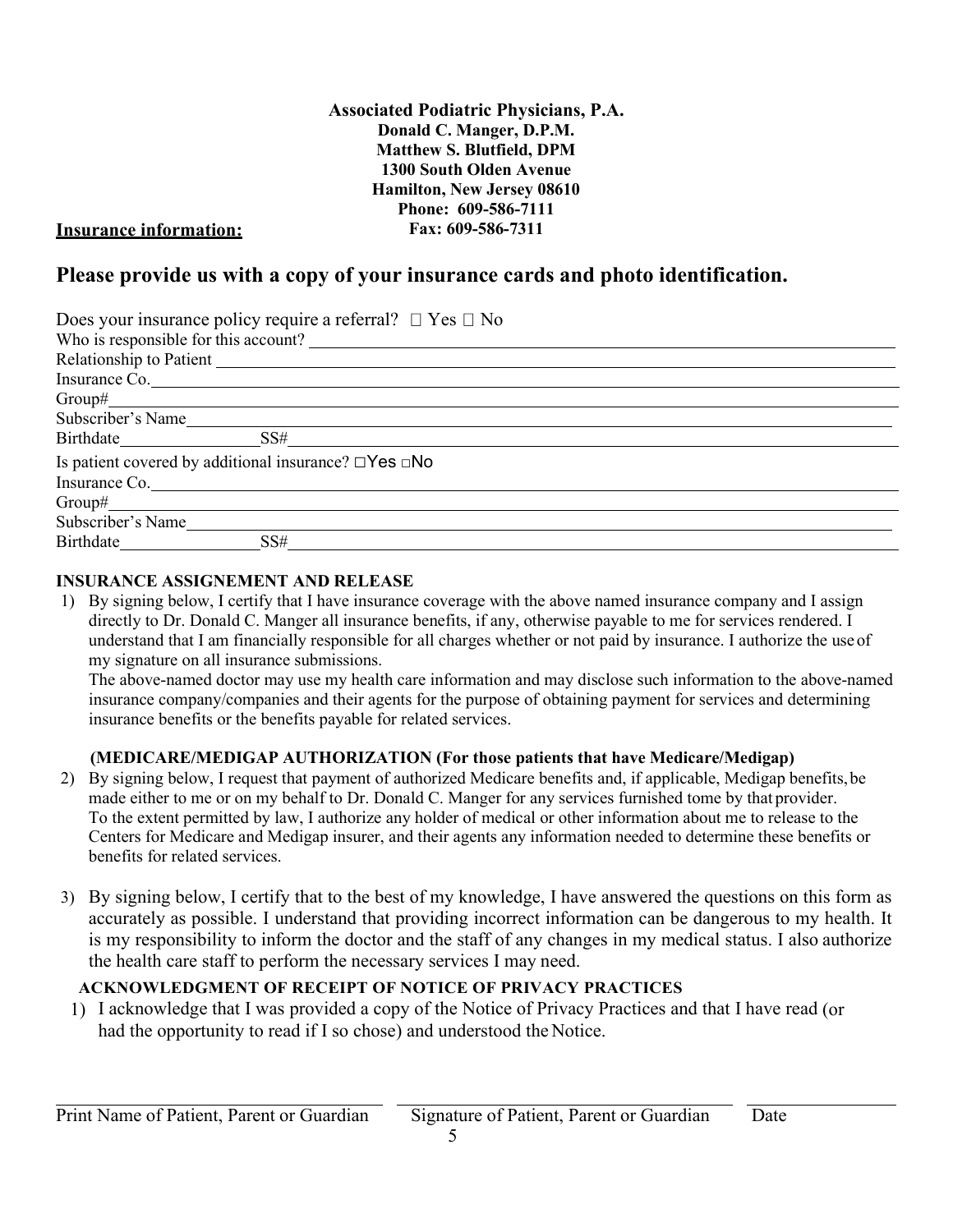# **E-PRESCRIBING CONSENT FORM**

**ePrescribing is defined by a Physician's ability to electronically send an accurate, error free and understandable prescription directly to a pharmacy. Congress has determined that the ability to electronically send prescriptions is an important element in improving the quality of patient care. ePrescribing greatly reduces medication errors and enhances patient safety. The Medicare Modernization Act (MMA) 2003 listed standards that have to be included in an ePrescribe program.**

These include:

**Formulary and benefit transactions** - gives the prescriber information about which drugs are covered by the drug benefit plan.

**Medication history transactions** – provides the physician with information about medications the patient is already taking to minimize the number of adverse drug events.

I authorize Associated Podiatric Physicians, PA to view my external prescription history \via electronic prescribing services. I understand that prescription history from multiple other unaffiliated medical providers, insurance companies, pharmacies and pharmacy benefit managers may be viewable by my provider and staff at Associated Podiatric Physicians, PA, and it may include prescriptions back in time for several years, and may include prescriptions to treat HIV, substance abuse and psychiatric conditions, if applicable. I understand that my prescription history will become part of my Associated Podiatric Physicians, PA medical record.

Understanding all of the above, I hereby provide informed consent Associated Podiatric Physicians, PA to enroll me in the ePrescribe program. I have had the chance to ask questions and all of my questions have been answered to my satisfaction.

This consent will remain in force until revoked or changed.

|--|

Signature Date of the Date of the Date of the Date of the Date of the Date of the Date of the Date of the Date of the Date of the Date of the Date of the Date of the Date of the Date of the Date of the Date of the Date of

| )ate |  |
|------|--|
|      |  |

6